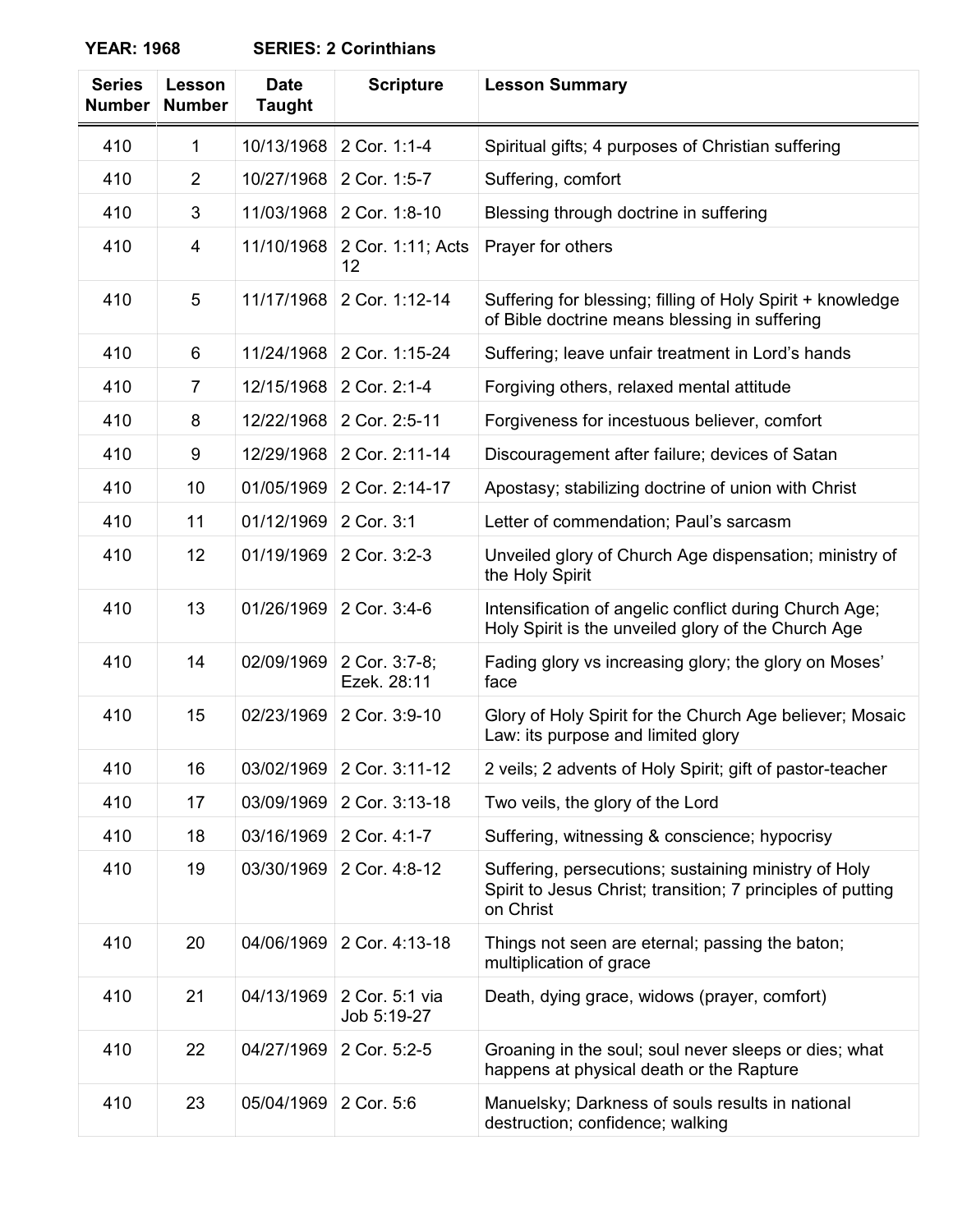**YEAR: 1968 SERIES: 2 Corinthians**

| <b>Series</b><br><b>Number</b> | Lesson<br><b>Number</b> | <b>Date</b><br><b>Taught</b> | <b>Scripture</b>             | <b>Lesson Summary</b>                                                                                                      |
|--------------------------------|-------------------------|------------------------------|------------------------------|----------------------------------------------------------------------------------------------------------------------------|
| 410                            | 24                      | 05/25/1969                   | 2 Tim. 3:12                  | Religion stalks grace; soul-breathing; responsibility of<br>pastor & congregation; ordination                              |
| 410                            | 25                      | 06/01/1969                   | 2 Cor. 5:6-8                 | Confidence from Bible doctrine; never cater to a guilt<br>complex; never let outside forces dictate to your soul           |
| 410                            | 26                      | 06/08/1969                   | 2 Cor. 5:9-13;<br>Heb. 11:19 | Need to assemble to hear teaching of doctrine                                                                              |
| 410                            | 27                      | 06/15/1969                   | 2 Cor. 5:14-16               | Grace has no strings; the love of Christ; capacity;<br>doctrines of unlimited atonement and witnessing                     |
| 410                            | 28                      | 06/22/1969                   | 2 Cor. 5:17                  | How to orient to the grace of God; doctrine of positional<br>truth; spiritual death                                        |
| 410                            | 29                      | 06/29/1969                   | 2 Cor. 5:18-21               | USA vulnerability to destruction; the "all things" from<br>God; reconciliation, ambassadorship                             |
| 410                            | 30                      | 07/27/1969                   | 2 Cor. 6:1                   | Positional truth; doctrine of edification; all believers in<br>full-time Christian service                                 |
| 410                            | 31                      | 08/03/1969                   | 2 Cor. 6:2-3                 | Missionary activity; 7 points on witnessing                                                                                |
| 410                            | 32                      | 08/10/1969                   | 2 Cor. 6:4-7                 | Pressure, suffering; reflected glory from ECS<br>(edification complex of the soul)                                         |
| 410                            | 33                      | 08/17/1969                   | 2 Cor. 6:8-9                 | Adaptability to rapidly changing circumstances; ECS                                                                        |
| 410                            | 34                      | 08/24/1969                   | 2 Cor. 6:10-13               | Adaptability; ECS stands up & reflects the glory of God<br>in adversities of life; emotion                                 |
| 410                            | 35                      | 05/31/1970                   | 2 Cor. 6:14-18               | Unequally yoked-1.marriage 2.religion 3.social life<br>4. business 5. fraternal; doctrine of separation; ministry<br>of HS |
| 410                            | 36                      |                              | 06/14/1970   Dan. 5:24-31    | Handwriting on the wall. General Patton's letter to his<br>son 6/6/1944                                                    |
| 410                            | 37                      | 06/21/1970                   | 2 Cor. 7:1-3                 | Language problems; semantics regarding "repent"                                                                            |
| 410                            | 38                      | 06/28/1970                   | 2 Cor. 7:4-7                 | Depression; ministry of comfort                                                                                            |
| 410                            | 39                      | 07/05/1970                   | 2 Cor. 7:7                   | Emotion; doctrine of happiness                                                                                             |
| 410                            | 40                      | 07/12/1970                   | 2 Cor. 7:8-12                | Despondency; income tax; conscientious objectors;<br>giving                                                                |
| 410                            | 41                      | 06/20/1971                   | 2 Cor. 8:1-2                 | GIVING SPECIAL (lessons 41-54). Principle of giving<br>(#1); 7 characteristics of Church Age                               |
| 410                            | 42                      | 06/27/1971                   | 2 Cor. 8:3-5                 | GIVING SPECIAL: Principles of giving (#2-4)                                                                                |
| 410                            | 43                      | 07/11/1971                   | 2 Cor. 8:6-7                 | GIVING SPECIAL: Principle of giving (#5)                                                                                   |
| 410                            | 44                      | 07/18/1871                   | 2 Cor. 8:8-9                 | GIVING SPECIAL: Principles of giving (#6-7)                                                                                |
| 410                            | 45                      | 08/01/1971                   | 2 Cor. 8:10-15               | <b>GIVING SPECIAL: Doctrine of manna</b>                                                                                   |
| 410                            | 46                      | 08/08/1971                   | 2 Cor. 8:16                  | GIVING SPECIAL: Doctrines of the heart, Titus                                                                              |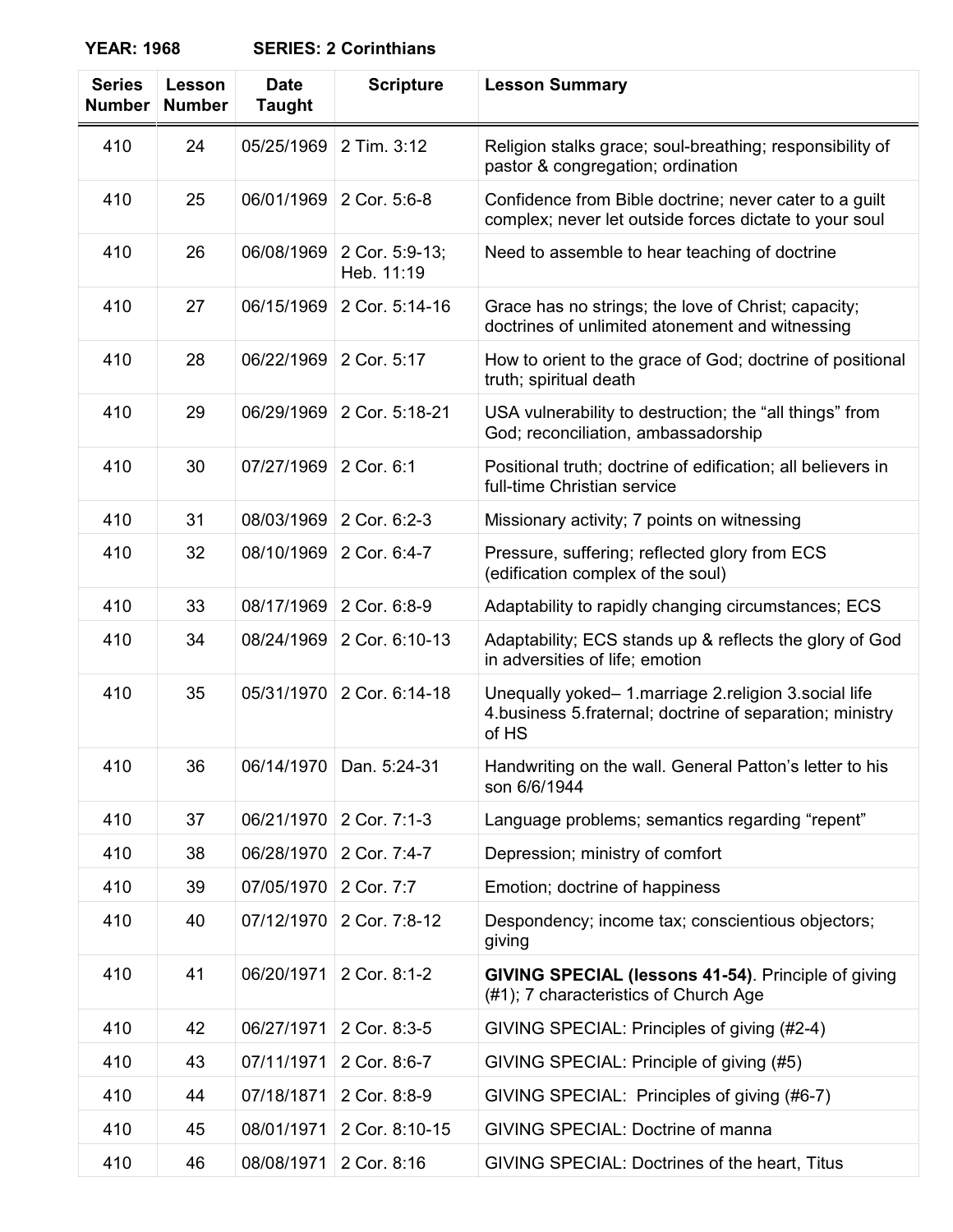**YEAR: 1968 SERIES: 2 Corinthians**

| <b>Series</b><br><b>Number</b> | Lesson<br><b>Number</b> | <b>Date</b><br><b>Taught</b> | <b>Scripture</b>                 | <b>Lesson Summary</b>                                                                                          |
|--------------------------------|-------------------------|------------------------------|----------------------------------|----------------------------------------------------------------------------------------------------------------|
| 410                            | 47                      | 08/15/1971                   | 2 Cor. 8:17-19                   | GIVING SPECIAL: Principle of giving (#8)                                                                       |
| 410                            | 48                      | 08/22/1971                   | 2 Cor. 8:20-24                   | <b>GIVING SPECIAL</b>                                                                                          |
| 410                            | 49                      | 08/29/1971                   | 2 Cor. 9:1-5                     | GIVING SPECIAL: Principles of giving (#9-10)                                                                   |
| 410                            | 50                      | 09/05/1971                   | 2 Cor. 9:6-7                     | GIVING SPECIAL: Principles of giving (#11-12); grace<br>giving vs. legalistic giving                           |
| 410                            | 51                      | 09/12/1971                   | 2 Cor. 9:8                       | GIVING SPECIAL: Principle of giving (#13)                                                                      |
| 410                            | 52                      | 09/19/1971                   | 2 Cor. 9:9-11                    | GIVING SPECIAL: Principle of giving (#14)                                                                      |
| 410                            | 53                      | 09/26/1971                   | 2 Cor. 9:12                      | GIVING SPECIAL: Principle of giving (#15); summary                                                             |
| 410                            | 54                      | 10/03/1971                   | 2 Cor. 10:1-2                    | GIVING SPECIAL: Paul's opposition and great mental<br>courage                                                  |
| 410                            | 55                      | 10/10/1971                   | 2 Cor. 10:3-4                    | Doctrine of reversionism; spiritual weapons for spiritual<br>warfare                                           |
| 410                            | 56                      | 11/14/1971                   | 2 Cor. 10:5; Isa.<br>$55:7-9$    | Doctrine of mental attitude; Satanic systems of thought                                                        |
| 410                            | 57                      | 11/21/1971                   | 2 Cor. 10:6-8                    | "Garrisoning" your soul; national decay; PLEROO                                                                |
| 410                            | 58                      | 12/12/1971                   | 2 Cor. 10:8                      | From reversionism to edification; doctrine of authority;<br>edification                                        |
| 410                            | 59                      | 12/19/1971                   | 2 Cor. 10:9;<br>Prov. 8:1-36     | Authority issue in inspiration of Scripture                                                                    |
| 410                            | 60                      | 12/26/1971                   | 2 Cor. 10:10-12                  | Criticism of Paul, his answer                                                                                  |
| 410                            | 61                      | 01/09/1972                   | 2 Cor. 10:13-14                  | Authority of pastor-teacher in all areas of Bible doctrine                                                     |
| 410                            | 62                      | 01/16/1972                   | 2 Cor. 10:15-18;<br>Jer. 9:21-23 | Boasting; sanctified sarcasm; difference between<br>human ability & God's grace                                |
| 410                            | 63                      | 01/23/1972                   | 2 Cor. 11:1-2;<br>Gal. 5:11-12   | Sanctified sarcasm; right pastor/right congregation                                                            |
| 410                            | 64                      | 02/13/1972                   | 2 Cor. 11:3-4                    | Satan's attack on authority; the "serpent" before and<br>after the Fall; false teaching attacks the right lobe |
| 410                            | 65                      | 02/20/1972                   | 2 Cor. 11:5-6;<br>Gen. 1:26-27   | Creation of Adam; criticism of Paul by the Corinthians                                                         |
| 410                            | 66                      | 02/27/1972                   | 2 Cor. 11:7-9                    | Paul's humility; support from Philippians                                                                      |
| 410                            | 67                      | 04/09/1972                   | 2 Cor. 11:10-11                  | Paul's sarcasm toward reversionistic Corinthians                                                               |
| 410                            | 68                      | 04/16/1972                   | 2 Cor. 11:12-15                  | Judaizers; doctrine of Satan; Christ is the believer's<br>celebrity                                            |
| 410                            | 69                      | 04/30/1972                   | 2 Cor. 11:16-19                  | Sarcasm; Paul uses Corinthians' method against them;<br>psychopathic personalities                             |
| 410                            | 70                      | 05/07/1972                   | 2 Cor. 11:20-21                  | Wages of reverse-process reversionism; right pastor                                                            |